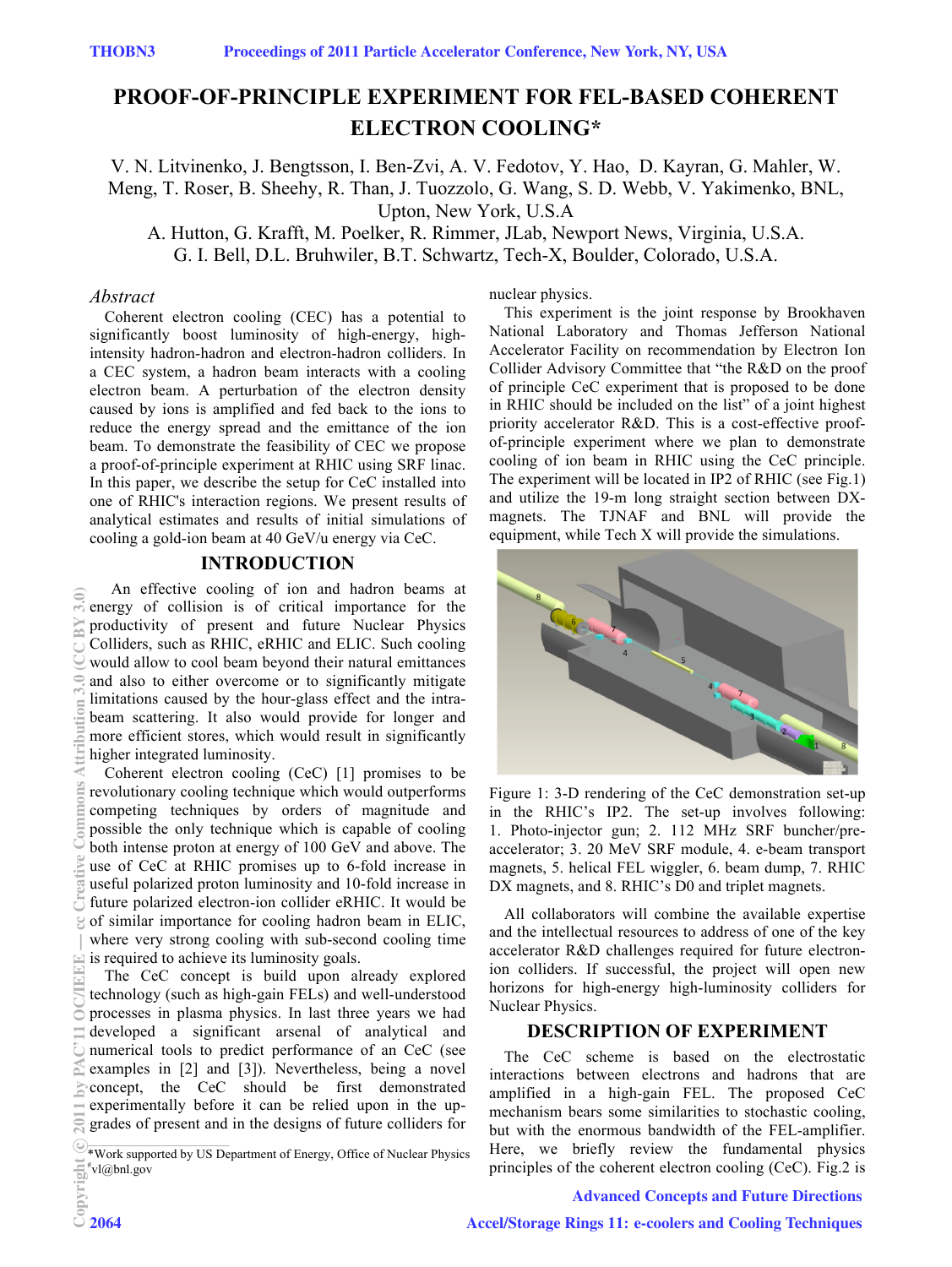a schematic of a coherent electron cooler, comprised of a modulator, a FEL-amplifier, and a kicker. It also depicts some aspects of coherent electron cooling. In the CeC, the electron- and hadron-beams have the same velocity, v:

$$
\gamma_o = E_e / m_e c^2 = E_h / m_h c^2 = 1 / \sqrt{1 - v^2 / c^2} \gg 1
$$

and co-propagate in a vacuum along a straight line in the modulator and the kicker, which is achieved by selecting the energy of electrons such that the relativistic factors of the two beams are identical.

The CeC works as follows: In the modulator, each hadron (with charge Ze and atomic number A) induces density modulation in electron beam that is amplified in the high-gain FEL; in the kicker, the hadrons interact with the self-induced electric field of the electron beam and receive energy kicks toward their central energy. The process reduces the hadron's energy spread, i.e. cools the hadron beam.

In contrast with the CeC shown in Fig. 3, its economic version, which we plan to use for the experiment, does not require separating the electrons and the hadrons. The straight section between the modulator and the kicker acts as the dispersive section for the hadron, i.e. we are exploiting the weak dependence of the ultra-relativistic hadrons on their energy:

$$
\frac{d\ln(v)}{d\ln(E)} = \frac{1}{2\gamma^2}
$$

.



Figure 2: A general schematic of the Coherent Electron Cooler comprising three sections: A modulator, an FEL plus a dispersion section, and a kicker. The size of the FEL wavelength, λ, is exaggerated grossly for visibility.



Figure 3: Economic version of coherent electron cooler, wherein electrons and hadrons are not separated transversely.

Because hadrons are much heavier than electrons, the optics and magnets for electrons have very little effect on hadron's dynamics. Hence, nearly optimal FEL and other e-beam-line elements can be used in this layout. For example, a small, weak three-pole wiggler at the end of the FEL will serve for fine path-length adjustment at the scale of one FEL wavelength.

Another, more important, limitation is imposed by this scheme on the value of the wiggler parameter in FEL. It arises from requirement that hadron's position in the kicker should be near the center of its self-induced wavepacket. Because any common delay system, for example, a compensated three-pole bump, will delay electrons but practically would not affect hadrons, the group velocity of the density wave-packet in the FEL should not be lower than the velocity of the hadron.

The group velocity of the density wave-packet in an FEL depends on several parameters. Because the information is carried by the electron beam (both its density and the energy modulation) and the light, group velocity can be expressed as

$$
v_{er} = v_{ze} \cdot (1 - \alpha) + \alpha \cdot c; \quad 0 < \alpha < 1.
$$

For a case of 1D FEL (i.e., the absence of diffraction),  $\alpha$ =1/3; for a realistic 3D FELs  $\alpha$  typically is between 1/4

dimensionless strength of the wiggler  $a_w = e B_w \lambda_w / 2 \pi m_c c$ should be limited by . For a typical 3D case under consideration,  $\alpha$  spans from 0.2 to 0.25, i.e  $a_{\psi} \in \{0.5, 1/\sqrt{3}\}\$ . Table 1 shows a set of parameters, which satisfy the requirements for the economic version of the CeC system.

Figs. 4 and 5 show results of Genesis-3, 3D FEL simulations for the beam's peak current of 100 A. The initial conditions at the entrance of the FEL comprise a very short spike (a very thin pancake) in the density modulation of electrons that is amplified as the e-beam  $\triangle$ propagates through the FEL.

The initial spike is amplified about 500-fold in a 7-m long FEL, which is five times higher than our design requirements for the CeC. This signifies that we either can reduce length of the wiggler to 6 meters, lower e-beam's peak current to 60 A, or relax the requirements for energy  $\leq$ spread and emittance of the electron beam. What is also of critical importance that the group velocity in this FEL is  $\overline{N}$ perfectly matched with the velocity of the ions. Our  $\frac{1}{2}$ <br> $\frac{1}{2}$ <br>2065